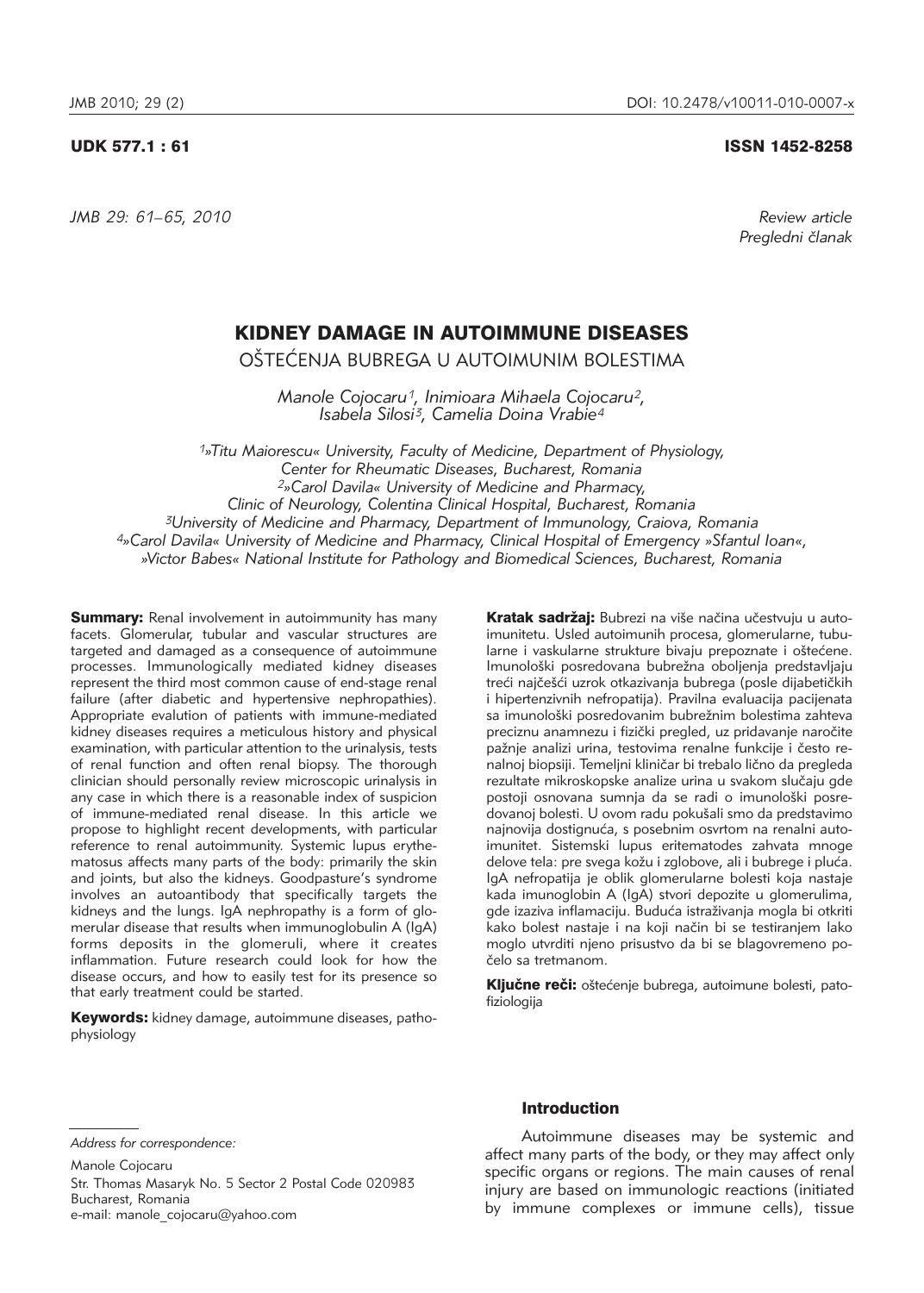hypoxia and ischemia, exogenic agents like drugs, endogeneous substances like glucose or paraproteins and other, and genetic defects (1).

Inflammatory renal disease in the context of autoimmunity occurs because the kidney is targeted by effector responses. Once antibodies are deposited, their exposed Fc (fragment crystalline) regions activate and recruit inflammatory cells, and initiate complement activation. This process leads to further cellular infiltration, and secretion of inflammatory me diators by both infiltrating and endogenous cells. Infiltrating cells, which include neutrophils, T-cells and macrophages, and platelets also secrete soluble mediators and directly interact with renal cells and each other to perpetuate the disease process (2, 3).

Immune complexes can be deposited in the mesangium (as in IgA nephropathy, Henoch Schonlein purpura, lupus nephritis class II, postinfectious GN), in subendothelial (lupus nephritis class III, membranoproliferative GN), or subepithelial area (idiopatic membranous nephropathy or class V lupus nephritis, postinfectious GN), or along GBM (as in anti-GBM disease). A strong inflammatory reaction occurs only when circulating inflammatory cells can be activated by contact with immunoglobulins or soluble products released by intrinsic renal cells (4).

In most cases, the autoantigens are non-renal and become renal targets because of the physiological properties of the high flow, high-pressure permselective filtration function of the glomerulus. Circulating autoantigens can deposit in glomeruli as part of circulating immune complexes (5).

When the body's immune system functions properly, it creates protein-like substances called antibodies and immunoglobulins to protect the body against invading organisms. In an autoimmune disease, the immune system creates autoantibodies, which are antibodies or immunoglobulins that attack the body itself (6).

In most cases, the autoantigens are non-renal and become renal targets because of the physiological properties of the high flow, high-presure perm-selective filtration function of the glomerulus. Circulating autoantigens can deposit in glomeruli as part of circulating immune complexes or become a »planted« target antigen by their physico-chemical properties that predispose to their glomerular fixation. A potentially unique model of deposition of a non-renal antigen in the kidney is seen in antineutrophil cytoplasmic antibody (ANCA) associated small vessel vasculitis, where target autoantigens originating in neutrophil cytoplasmic granules and expressed in the cell membrane (including proteinase-3 [PR3] and myeloperoxidase [MPO]) are targeted by ANCA. These ANCA-activated neutrophils have altered flow characteristics which results in their lodging in small vessels, particularly glomeruli, leading to renal injury (7).

Within the kidney, the local response of resident cells plays an important role in determining the severity of inflammation. If severe and/or unlimited, these events may lead to fibrosis and organ failure (8).

As mentioned, one can envision several ways by which the kidneys become involved. In addition, the kidneys may become affected by antibody-mediated mechanisms where the autoantigen resides outside the kidney. Deposition of resulting immune-complexes within the kidneys subsequently triggers tissue damaging events (e.g. lupus nephritis). Third, antigen and antibodies are neither derived nor deposited within the kidneys. However, the interaction of antibodies with the antigens, or with antigen-bearing cells, causes the disease (e.g. ANCA vasculitis and glomerulonephritis) (9).

# Membranoproliferative glomerulonephritis

Membranoproliferative glomerulonephritis is a form of glomerulonephritis that is classified as an autoimmune disease. Membranoproliferative glomerulonephritis (MPGN) is a rare condition sometimes called mesangiocapillary glomerulonephritis. Besides the presence of pathologic immunoreactants in glomerular sites, the immune-mediated nature of this disease is suggested by the high frequency of persistent hypocomplementemia. It is of interest that both congenital complement deficiencies (e.g. deficiency of complement component C3) and sustained hypocomplementemia induced by nephritic factor autoantibodies or circulating immune complexes have been associated with MPGN. Antibodies to some unknown protein, called an antigen, get trapped in the filtering bed of the kidney, called the glomerulus. Once there, this antigen sets up a reaction in the normal cells that activates the so-called »killer cells«. These cells are very destructive and result in walling off the antigen. This produces a scar, which destroys normal architecture of the glomerulus (10).

# Goodpasture's syndrome

Anti-glomerular basement membrane (anti-GBM) disease is the best-defined renal organ-specific autoimmune disease. The disease is strongly associated with autoantibody formation to a specific target found in the glomerular and alveolar basement membranes, and is characterized by a rapidly progressive glomerulonephritis (RPGN) which is often associated with pulmonary hemorrhage, though either may occur alone. Goodpasture's syndrome involves an autoantibody that specifically targets the kidneys and the lungs. But lung damage in Goodpasture's syndrome is usually superficial compared with progressive and permanent damage to the kidneys. Diagnosis is based on the demon-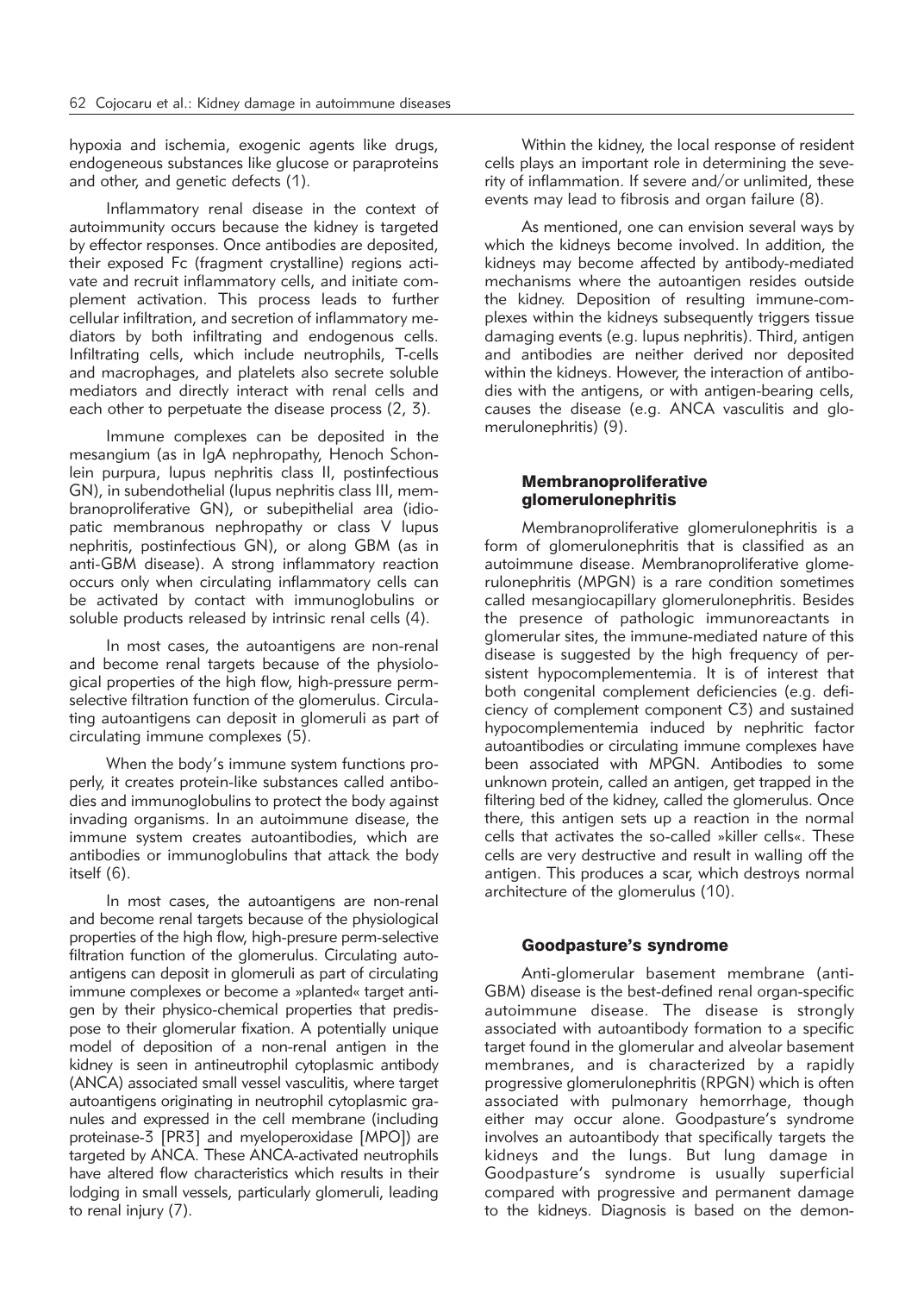stration of anti-GBM antibodies, either in the circulation or fixed to basement membrane of affected organs on biopsy. Probably the best test for anti-GBM is the renal biopsy with the detection of linear IgG depositions along the GBM. However, most patients also have circulating anti-GBM antibodies in their plasma detected by enzyme-linked immunosorbent assay (ELISA) or Western blotting. The majority of these antibodies are of the IgG1 subtype, with only few IgG4 antibodies. Very rarely, patients have no detectable anti-GBM IgG, but IgA or IgM antibodies instead. Anti-glomerular basement membrane (GBM) antibodies may be present and up to 80 percent of patients show the presence of ANCA with or without an accompanying vasculitis. A pathogenic role of these antibodies was demonstrated by elution and transfer to primates. The term »Goodpasture's syndrome« was then used for the triad of lung hemorrhage, renal failure and anti-GBM antibodies. Now some authors prefer the term »Goodpasture's disease« for glomerulonephritis caused by antibodies directed against the  $\alpha$ 3-chain of type IV collagen, with or without lung hemorrhage. Rapidly progressive glomerulonephritis (RPGN) is a heterogeneous group of disorders characterized by a rapidly progressive disease course that can lead to kidney failure in only a few weeks or few months. These syndromes are characterized by focal necrozing glomerulonephritis and crescent formation within the kidney's Bowman capsules (11, 12).

#### Systemic lupus erythematosus

Renal involvement affects most patients with systemic lupus erythematosus (SLE). Nephritis is a major cause of morbidity and mortality and accounts for a large proportion of all hospital admissions in the lupus population.

Systemic lupus erythematosus (SLE) is the prototypic systemic autoimmune disease with widespread clinical manifestations. Systemic lupus erythematosus (SLE) affects many parts of the body: primarily the skin and joints, but also the kidneys. SLE can cause the body to produce antibodies directed against the kidney membranes. The prevalence of renal involvement depends strongly on the definition. Almost 100% of the patients will have renal manifestation if immunoglobulin deposition is the criterion, whereas the percentage is approximately 50% if proteinuria is applied. Renal involvement is one of the most serious complications, since nephritis may progress into end stage renal disease (ESRD) and is associated with increased mortality. Changing classifications were applied over past decades. More recently, the ISN/RPS 2003 classification was introduced. The most severe lesions are found in Class IV, with diffuse proliferative GN. Lupus nephritis is the name given to the kidney disease caused by SLE, and it occurs when autoantibodies form or are deposited in the

glomeruli, causing inflammation. Ultimately, the inflammation may create scars that keep the kidneys from functioning properly. SLE can cause the body to produce antibodies directed against the kidney membranes. Normally, the filtering membranes do not permit albumin and other blood proteins to be lost in the urine. However, when systemic lupus attacks the kidney, the filtering membranes are disrupted, resulting in the finding of protein in the urine (3).

Several different mechanisms appear to be involved in the pathogenesis of lupus nephritis, resulting in a wide spectrum of renal lesions. DNA and anti-DNA antibodies are known to be concentrated in glomerular deposits in the subendothelial location and are likely to play a central role in the pathogenesis of proliferative lupus nephritis. Deposition of immune complexes from the circulation into the kidney and in situ complex formation may both be important in the pathogenesis of proliferative lupus nephritis; however, only a subset of immune complexes appears to be nephritogenic. Unfortunately, there are few insights into the pathogenesis of the lupus membranous nephropathy with its characteristic epimembranous immune deposits. Although T cells are almost certainly involved in autoantibody production, it is unknown whether they have a direct role in the pathogenesis of lupus nephritis. Several autoantibodies are generated in lupus patients (antinuclear antibodies (ANAs) and anti-double stranded DNA antibodies (dsDNA) included in diagnostic criteria). Not all of these antibodies seem to mediate renal damage or indicate renal involvement. For nephrologists, antibodies to anti-C1q and to nucleosomes are of particular interest. It is suggested that complexes of nucleosomes and the resulting antinucleosome antibodies bind to heparan sulphate-rich glomerular structures and induce the inflammatory reactions leading to glomerulonephritis (13, 14).

# IgA nephropathy

As many as 50% of people with IgA nephropathy do not develop serious disease. IgA nephropathy is a form of glomerulonephritis. Damage is caused in the kidney by the abnormal buildup of a protein (IgA). Research suggests that this is due to an autoimmune disorder (involving the body's immune system). IgA nephropathy is a form of glomerular disease that results when IgA forms deposits in the glomeruli, where it creates inflammation. IgA nephropathy was not recognized as a cause of glomerular disease until the late 1960s, when sophisticated biopsy techniques were developed that could identify IgA deposits in kidney tissue. Glomerular diseases (glomerulonephritis) are kidney disorders that affect the blood supply of the renal tubules. This results in the loss of complete nephrons, which leads to increased levels of blood urea and the uremic syndrome.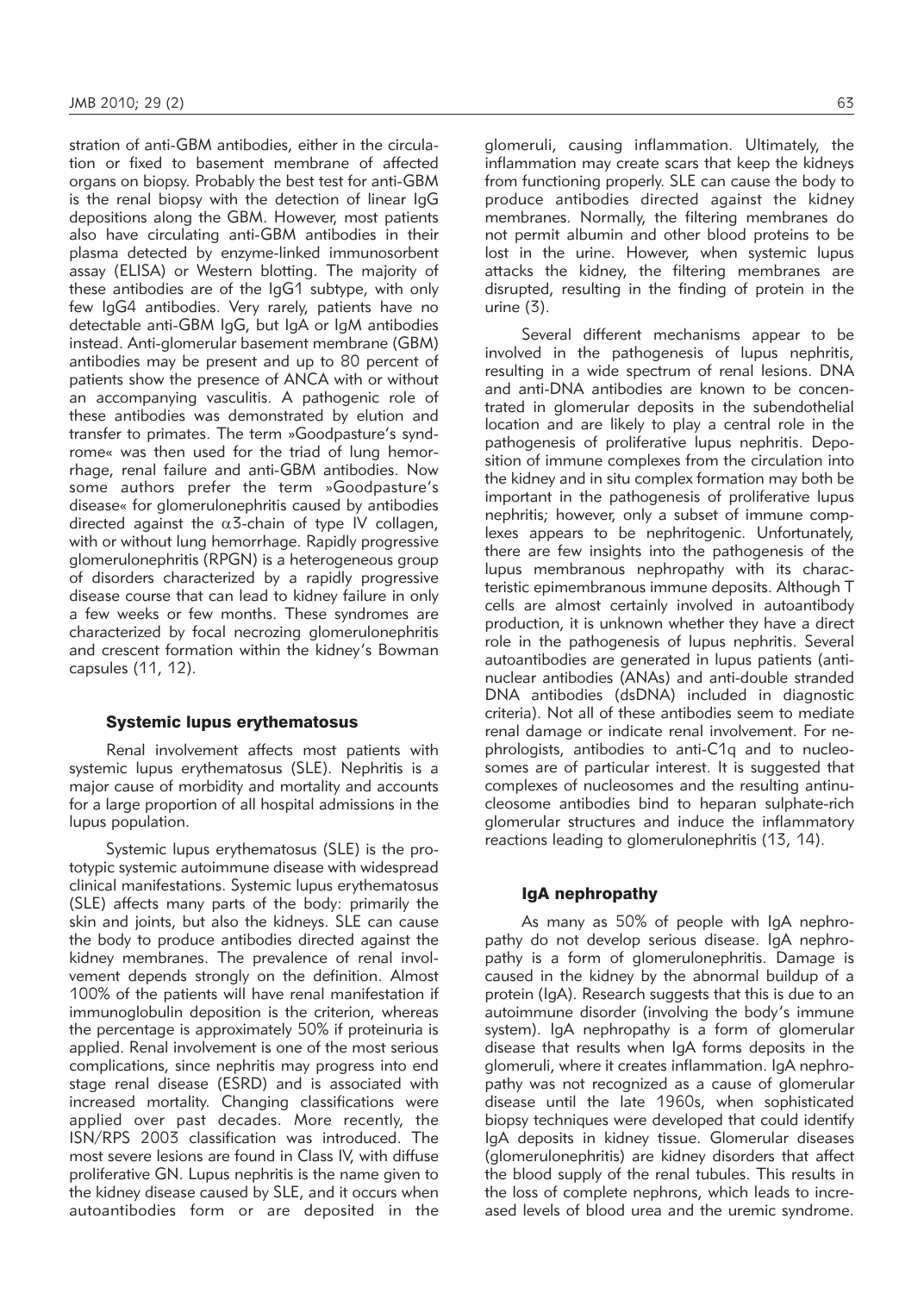The most common type of glomerulonephritis is IgA nephropathy in which deposits of IgA interfere with kidney function. The most common symptom of IgA nephropathy is blood in the urine, but it is often a silent disease that may go undetected for many years. It appears to affect men more than women. Studies are trying to discover how to best prevent the disease from becoming kidney failure, or even how to reverse the disease's effects (2).

### ANCA-associated vasculitis and glomerulonephritis

The most frequent subgroup of primary systemic vasculitis is that associated with circulating autoantibodies to neutrophil cytoplasmic antigens (ANCA), with involvement of microscopic blood vessels without immune deposits in the vessel walls, »pauci-immune micro-vasculitis«. They are also the most frequent autoimmune diseases that affect the kidneys in a rapidly progressive manner. Glomerulonephritis, with fibrinoid necrosis and crescent formation, is common (3) (*Table I*).

Table I Renal involvement in systemic vasculitis.

- Vasculitis with glomerular involvement includes microscopic polyangiitis, Wegener's granulomatosis and necrotizing crescent glomerulonephritis (renal-limited vasculitis).
- Associated with anti-neutrophil cytoplasmatic antibo dies (ANCA).
- Rapidly progressive glomerulonephritis is common.

ANCA are autoantibodies that are directed to neutrophil and monocyte constituents. ANCA are found in sera of patients with Wegener's granulomatosis (WG), microscopic polyangiitis (MPA), Churg-Strauss syndrome (CSS) or a renal-limited form presenting with necrotizing crescentic glomerulonephritis (ANCA-GN) (4).

# Scleroderma (systemic sclerosis)

Renal disease occurs in the diffuse form of systemic sclerosis and is a major cause of morbidity and mortality in these patients. Renal disease in scleroderma covers a spectrum of manifestations, with a slowly progressive form of chronic renal disease at the one extreme and acute scleroderma renal crisis at the other. Rapid progression of skin disease has also been associated with an increased frequency of renal crisis. Renal disease is more likely to occur in the first 5 years of the disease. Scleroderma renal crisis is characterized by malignant hypertension, rapid deterioration of renal function and proteinuria (usually nonnephrotic). Rapid deterioration of renal function alone in the absence of

hypertension can occur in some patients with scleroderma renal crisis. The primary pathogenic process appears to be a renal vasculopathy involving predominantly the interlobular arteries and arterioles (5).

### Antiphospholipid syndrome

In addition, a small number of patients with antiphospholipid syndrome can experience kidney problems, which are referred to as extrarenal complications. In APS associated nephropathy, which is the most common extrarenal complication, thrombotic (characterized by blood clots) vascular involvement of the large and intrarenal small-sized vessels of the kidneys occurs. In extreme cases, APS associated nephropathy can progress to acute renal failure. One of the earliest markers of APS associated nephropathy is the inhibition of glomerular filtration. This causes a reduced creatinine clearance and early elevation of the blood urea nitrogen (BUN) and creatinine levels (14).

### Sjögren's syndrome

A variety of renal manifestations occur in approximately one-third of patients with primary Sjögren's syndrome, including tubular dysfunction (distal or proximal tubular acidosis, nephrogenic dia betes insipidus), nephrocalcinosis, interstitial nephritis, pseudolymphoma, necrotizing vasculitis and glomerulopathy. Membranous nephropathy and proliferative glomerulonephritis (focal or diffuse, and membranoproliferative) have been reported in primary Sjögren's syndrome. In such cases the possibility of overlap with systemic lupus should be considered (6).

#### Rheumatoid arthritis

Although early studies described a condition called rheumatoid glomerulonephritis, several investigators have questioned whether a specific nephritis related to rheumatoid arthritis does in fact exist. Mesangial glomerulonephritis has been described in several patients with rheumatoid arthritis who had renal biopsy because of hematuria and/or proteinuria. In a number of patients there is an association between high titers of rheumatoid factor and the occurrence of mesangial nephritis, leading to the hypothesis that the renal lesion represents a functional response of the mesangium to remove IgM rheumatoid factor-IgG complexes. Proliferative glomerulonephritis is extremely rare and may be found in patients with rheumatoid vasculitis (7).

### Cryoglobulinemia

Renal complications are common with mixed cryoglobulinemia. Glomerular involvement may develop acutely, particularly after dehydration or